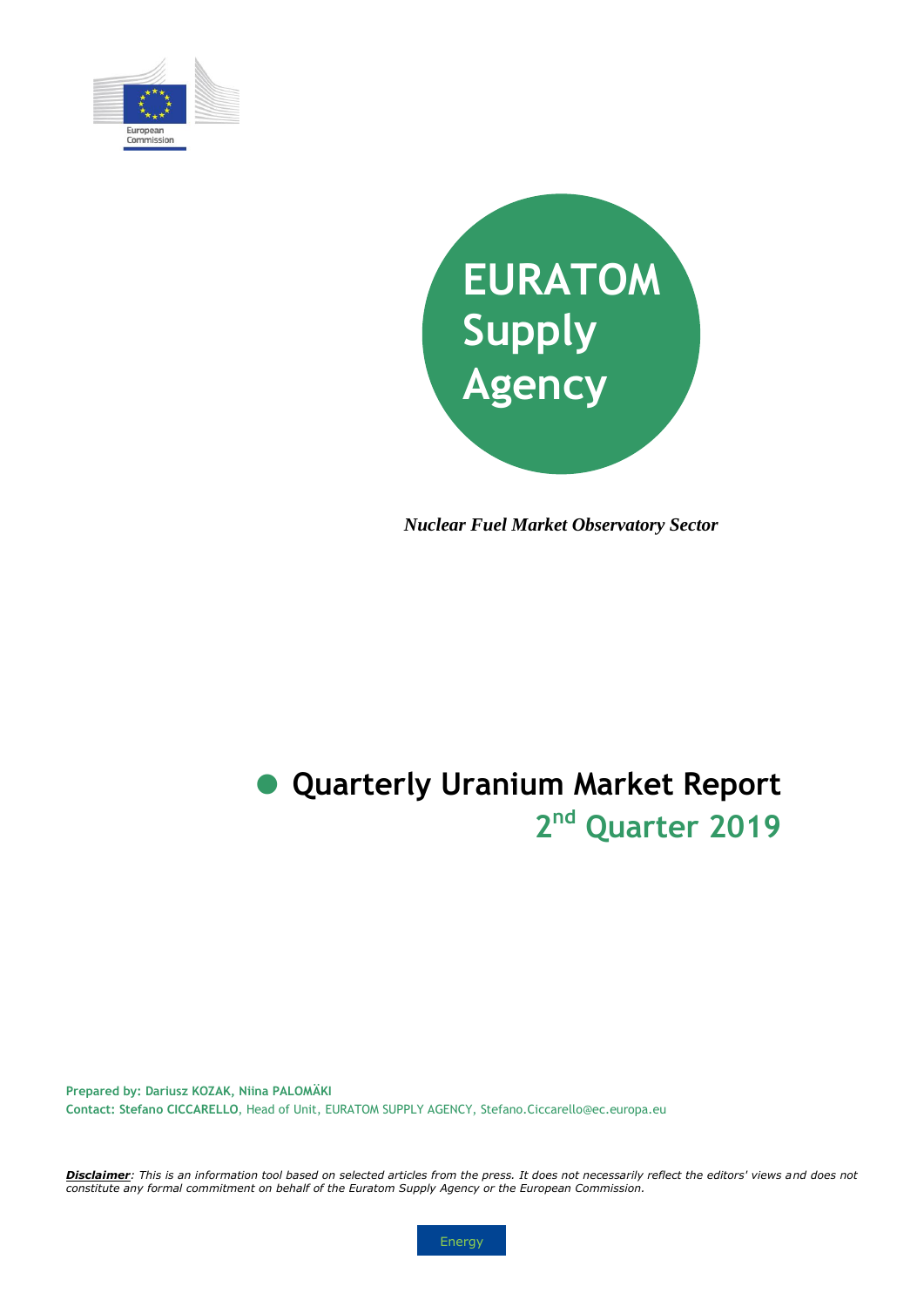### **International and EU developments**

In May 2019, the Euratom Supply Agency (ESA) Advisory Committee Working Group "HALEU supply beyond 2030/40" has completed its work and the resulting [report](http://ec.europa.eu/euratom/docs/ESA_HALEU_report_2019.pdf) has been published. The report provides an updated view of high-assay lowenriched uranium (HALEU) needs, including potential global demand. It also takes account of developments in recent years, specifically realistic scenarios for the conversion of high enriched uranium (HEU) fueled high-performance research reactors, new concepts for power reactors and fuel design, the current geopolitical situation, and issues relating to the shipping and transport of HALEU. It also addresses the pressing issue of US stocks of HEU available for downblending to HALEU, since these are only sufficient to cover needs until 2030-2040. The core part of the report presents a business model to build European capacity for the production of metallic HALEU, based on three different market demand scenarios. By providing an overview of the current situation while looking ahead to the future, this report contributes to European and international discussion on the future secure supply of HALEU and provides policymakers with a basis for making informed decisions on related initiatives.

On 28 May, the International Energy Agency (IEA) issued its first [report](https://webstore.iea.org/nuclear-power-in-a-clean-energy-system) in nearly 20 years which addresses nuclear power, "Nuclear power in a clean energy system – a key source of low-carbon power". The report highlights the uncertain future of nuclear power in traditional advanced economies, such as Western Europe, North America, and Japan, and notes that the nuclear fleet in advanced economies is 35 years old on average, and many of these units are nearing the end of their lifetimes.

According to the statements of a European Commission official speaking at the European Nuclear Regulators Safety Group 2019 conference in early June in Brussels, European nuclear industry supply chain is now effectively non-existent and could lead to foreign contractors being used if there were to be any significant new nuclear construction in Europe in the next decade.

Speaking at Foratom's *Nuclear in a Changing World* conference organized in Bucharest at the end of June, the same European Commission official stated that life extensions of the existing EU nuclear power fleet would cost around 50 billion EUR over the next 10 to 20 years., while between 350 and 450 billion EUR would be required for new nuclear construction in the EU over the same period. As for the management of nuclear waste within the EU by 2050, it would most probably require 150 billion EUR of expenditure.

For the first time, all EU Member States have prepared draft integrated National Energy and Climate Plans (NECPs). The NECPs play a key role in the EU energy governance system to ensure that Member States join forces and deliver on climate objectives together. On 18 June, the European Commission issued the Communication to the European Parliament, the Council, the European Economic and Social Committee and the Committee of the Regions "[United in delivering the Energy Union](https://ec.europa.eu/energy/en/content/communication-assessing-draft-necps)  and Climate Action - [Setting the foundations for a successful clean energy transition](https://ec.europa.eu/energy/en/content/communication-assessing-draft-necps)". This Communication analyses the draft NECPs and looks at their aggregated effects in reaching the EU Energy Union objectives and 2030 targets. It complements the detailed analyses at national and European level, and the specific recommendations addressed to each Member State. Together these will help Member States finalise their NECPs by the end of 2019. Energy security is an important dimension of the Energy Union and hence the NECPs. Diversification of supply, import sources and routes are key aspects of energy security. In its communication, the Commission recommends to those Member States - which have nuclear energy as part of their energy mix - to introduce in their NECPs policies to maintain adequate capacities in all the parts of the nuclear supply chain and to ensure security of fuel supply.

On 26 June, representatives from the nuclear industry issued a [manifesto](https://www.foratom.org/downloads/long-term-operation-of-the-existing-eu-nuclear-fleet/?wpdmdl=42847&refresh=5d259fa394e2f1562746787) outlining what steps need to be taken in order to achieve a decarbonised Europe by 2050. According to the publication, meeting the EU's ambition to decarbonise its economy will require significant investment in both the long-term operation of the existing fleet and the construction of substantial new nuclear capacity (around 100GW of nuclear new build). Both are achievable if EU institutions, Member States and the European nuclear industry work together in partnership.

In late June, ESA issued its [2018 Annual Report,](http://ec.europa.eu/euratom/ar/last.pdf) which provides an update on nuclear energy in the EU, nuclear fuel developments in the EU and around the world, and the Agency's current and future activities. The EU nuclear fuel overview is based on information provided by the utilities or their procurement organisations in an annual survey covering the following topics: fuel loaded, future fuel requirements, quantities and origins of natural uranium, conversion services and separative work and acquisition prices for natural uranium, future contracted deliveries and inventories. Following an analysis of the information gathered from EU utilities ESA concludes that, in the short and medium term, the needs of EU utilities for both natural uranium and enrichment services are well covered. However, the 100% reliance on a single supplier for VVER fuel fabrication remains a matter of concern. ESA recommends that utilities cover most of their current and future requirements under multiannual contracts from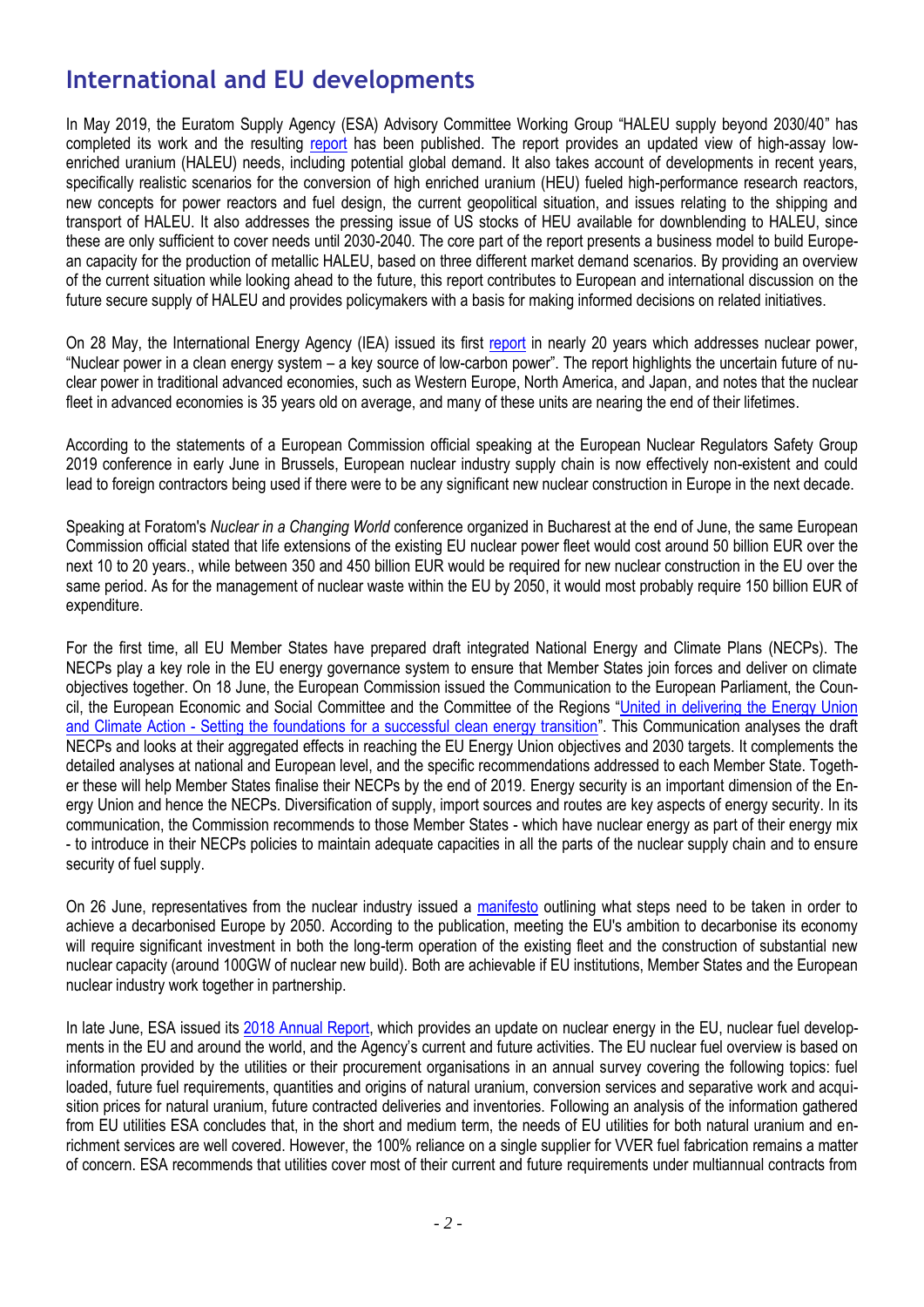diverse sources of supply. In line with this recommendation, deliveries of natural uranium to the EU under multiannual contracts accounted for 96% of total deliveries in 2018.

### **Developments in the Member States**

#### **BULGARIA:**

On 23 May, it was reported that the Bulgarian government had initiated the selection process for a strategic investor in the Belene NPP project, giving potential investors 90 days to file applications to participate in the project.

#### **CZECHIA:**

Aiming to take a major role in fulfilling Czechia's 2030 European Union climate change commitments, ČEZ announced at the end of May its new strategy relating to the country's domestic power market. The main priorities listed include maintaining at high standards the existing nuclear capacity and adding new nuclear units, as well as launching renewable investments in the country and investing in digitalization and delocalized energy initiatives and energy services across the region.

ČEZ also expects to prepare the selloff of its wind, coal and gas generation assets in Bulgaria, Poland, Romania, and Turkey.

#### **FINLAND:**

On 15 April, Fennovoima officials declared that the company was confident it would receive the construction license for Unit 1 at the Hanhikivi NPP in 2021. The plant should start commercial operation in 2028.

Teollisuuden Voima Oyj (TVO) has declared having found a solution to solve by this summer some of the pending issues it must still resolve before the regulator will allow fuel loading to proceed. TVO was granted an operating licence by the Finnish government for Olkiluoto 3 on 7 March. For fuel loading, TVO still requires a separate authorisation from the country's Radiation and Nuclear Safety Authority (STUK).

According to an official government document issued in early June, the country aims towards carbon neutrality by 2035 and would welcome life extensions of existing reactors, with the support of STUK. Production of electricity and heat must be almost emission-free by the end of the 2030s, driven by the removal of energy tax relief for heavy industry and the introduction of tax benefits to purchase heat pumps, offshore wind turbines and electricity storage systems.

#### **FRANCE:**

On 30 April, official reports from the Ministry of Ecological and Inclusive Transition indicated the issue of a draft law on climate and energy, which includes the objective of zero emissions by 2050, as well as France's previously stated goal of reducing nuclear energy's role from the current level of more than 75% of electricity generation to 50% of generation by 2035. To achieve this reduction, 14 existing reactors will need to close between 2020 and 2030.

#### **HUNGARY:**

According to media reports from 9 May, the Ministry of Innovation and Technology published its National Energy and Climate Change Plan, outlining the country's plans to reduce its greenhouse gas emissions by at least 52% by 2050 compared to 1990 levels. To that end, Hungary first intends to increase the share of renewable energy in its energy mix to 20% by 2030 from 14- 15% today, largely from biomass. The long-term energy strategy also emphasizes the importance of nuclear energy to decarbonize the energy sector.

In June, a ceremony was held at the construction base of the Paks II NPP to mark the start of construction works of the first buildings at the plant site, which will host two new VVER-1200 reactors ( Units 5 & 6).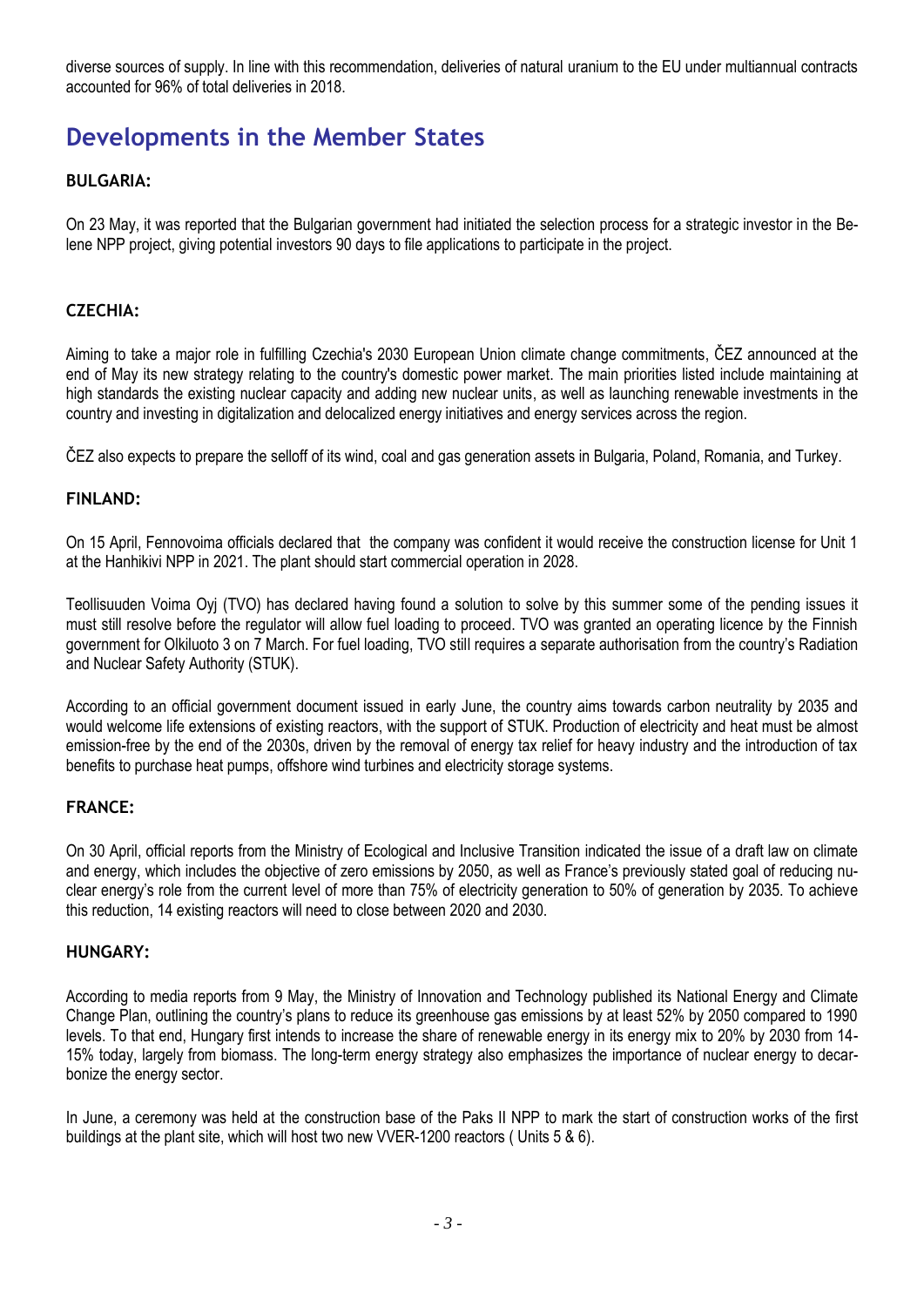#### **POLAND:**

Government officials from the U.S. and Poland signed on 12 June a Memorandum of Understanding on civil nuclear cooperation, paving the way for a long-term partnership to develop the country's nuclear power infrastructure.

#### **ROMANIA:**

Early May, Nuclearelectrica and China General Nuclear Power (CGN) signed a preliminary investors' agreement in Bucharest for the continuation of the Cernavoda-3 and -4 projects. The agreement envisages the establishment of a 51/49 joint venture between CGN and Nuclearelectrica, JVCO, which should be the only technical and operational platform for the subsequent development of the project.

SNC-Lavalin, which acquired rights to the Candu design when it bought Atomic Energy of Canada Ltd. from the Canadian government, has been mentioned in Romanian media reports as the potential engineering and procurement supplier to the project.

#### **SLOVAKIA:**

According to official company statements released on 7 May, Slovenské Elektrárne has decided to delay, under political pressure from neighbouring Austria, the startup of Units 3 & 4 at the Mochovce NPP. As such, Mochovce-3 would be delayed until at earliest November 2019 and potentially as late as March 2020.

#### **SWEDEN:**

End of June, Units 1 & 2 at the Forsmark NPP in Sweden had reportedly received safety approvals to operate beyond their 40 year planned lifetimes, to 2028. The two reactors, which have a combined capacity of about 2 GWe, were awarded 10-year lifespan extensions by the Swedish Radiation Safety Authority (SSM).

Plant owner/operator Vattenfall aims to keep the two units operational for ~50 years in total since starting the units up in 1980 and 1981, respectively.

#### **UNITED KINGDOM:**

On 3 May, U.S. DoE NNSA and the Nuclear Decommissioning Authority (NDA) completed a multi-year effort to move excess HEU from the UK to the U.S. for down-blending into low enriched uranium (LEU), by removing nearly 700 kg of HEU.

On 7 June, URENCO Group officially opened their Tails Management Facility (TMF) at the Capenhurst enrichment plant near Chester, used to deconvert depleted UF6 to U3O8 and hydrogen fluoride (HF) vapour.

On 27 June, the country officially passed a series of laws to end its contribution to global warming by 2050. Accordingly, the UK will need to bring all its greenhouse gas emissions to net-zero by 2050, compared with the previous target of at least 80% reduction from 1990 levels.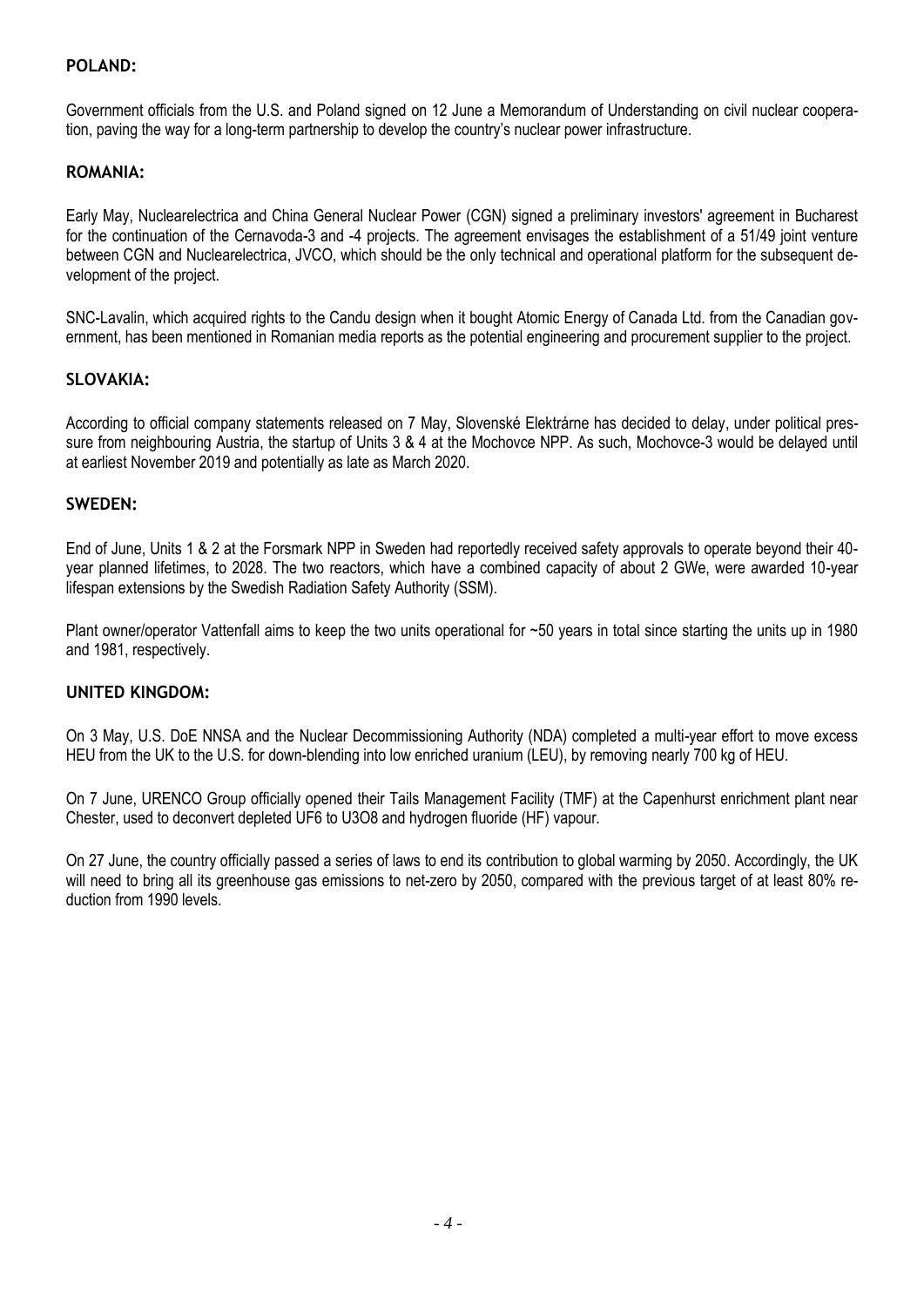### **… and worldwide**

#### **BELARUS:**

Rosatom's engineering division announced on 5 April that it had started the first stage of the commissioning activities for Unit 1 of the Ostrovets NPP in Belarus, which includes hydraulic testing and circulation flushing of the reactor installation. Belarus' first NPP will consist of two Russian Generation 3+ VVER-1200 reactors with a total capacity of 2,400 MWe.

#### **CANADA:**

The Canadian Nuclear Safety Commission received on 20 March the first licence application for a small modular reactor from Global First Power, supported by Ontario Power Generation and Ultra Safe Nuclear Corporation. The proposed Micro Modular Reactor plant would host a 15 MW (thermal), 5 MW (electrical) high-temperature gas reactor, drawing on operational experience from reactors developed by the USA, Germany, China and Japan. If and when the project description is assessed as complete, it would then become available for public comment as part of an environmental assessment process.

#### **CHINA:**

On 28 May, EDF officials reported that Unit 2 of the Taishan NPP attained its first sustained chain reaction. The unit is expected to enter commercial operation by the end of 2019. Taishan 1 and 2 are the first two EPR design reactors to be built in China.

#### **RUSSIA:**

On 14 June, Rosatom reported that its VVER-TOI nuclear reactor (a typical design of an optimized and computerized VVER Power Unit, an evolutionary development of the VVER1000 and VVER-1200 designs) had undergone an extensive design compliance review by the European Utility Requirements (EUR) experts, who concluded that it complies with modern views on NPP safety and efficiency. The EUR consists of 15 operating organizations that represent Europe's major electricity producers, and its requirements are aimed at developing standard designs of NPPs based on safety, power generation stability, and electricity costs.

#### **SOUTH-KOREA:**

On 4 June, the country's Ministry of Trade, Industry and Energy issued its third long-term energy roadmap to 2040 with specific targets as regards consumption, production, system, industry, and infrastructure. Under the roadmap, a total decrease in energy consumption by 18.6% to 171.8 million tonnes of oil equivalent (toe) is envisaged by 2040. Regarding nuclear energy, the plan maintains the existing policy to decommission reactors once they reach 40 years of operation, and to not build any more reactors apart from the current four units under construction.

#### **TAIWAN:**

According to media reports of 7 May, the country's legislative body had passed an amendment eliminating the previous national requirement calling for all NPPs on the island to halt operations in 2025. Taiwan's government, however, continues to oppose operating its NPPs beyond 2025.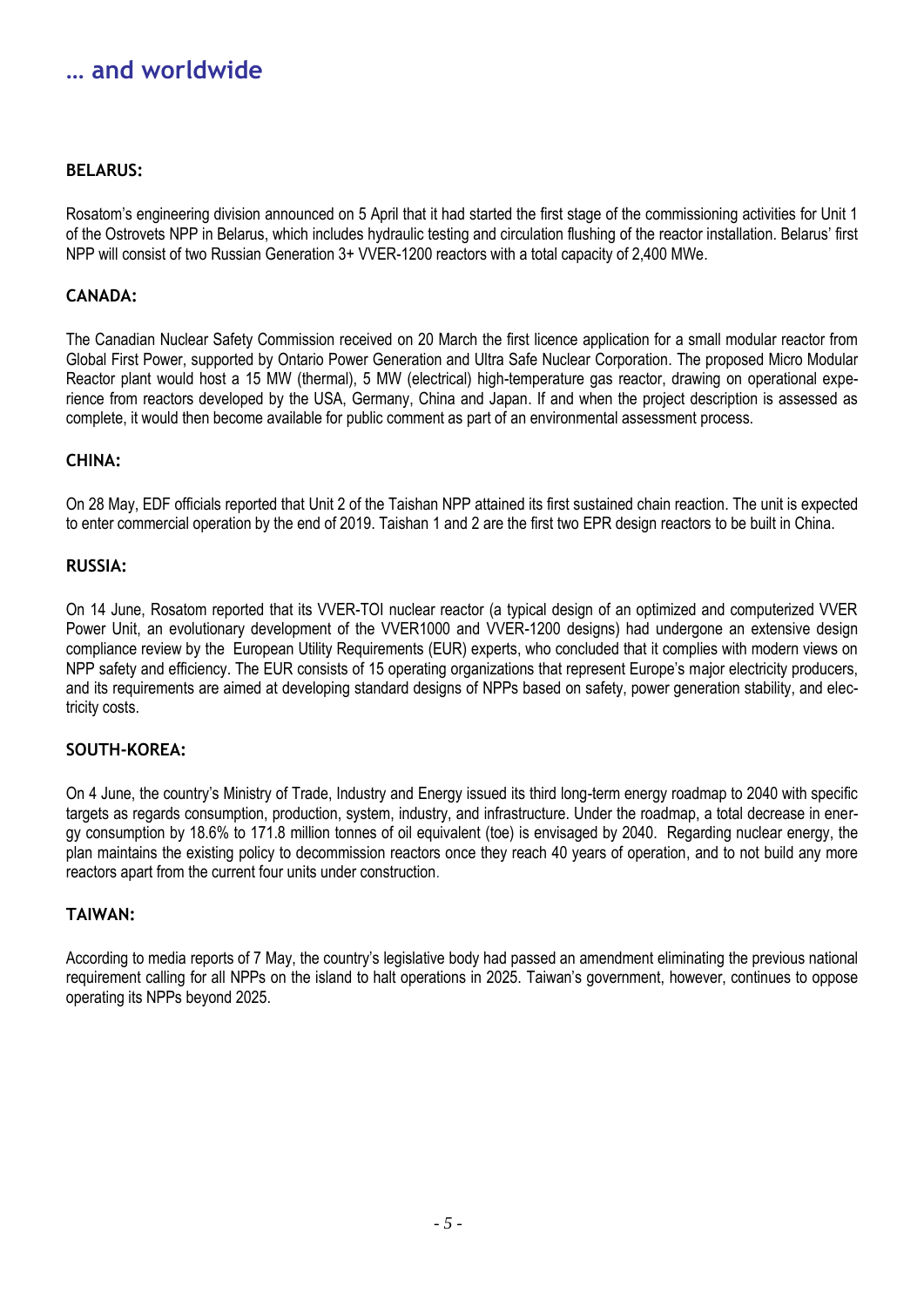### **Uranium production**

Cameco Corp. reported it had filed a National Instrument (NI) 43-101 Technical Report for its McArthur River uranium mine in northern Saskatchewan, which shows that the company's estimated 70% share of mineral reserves translates to a mine life of 23 years. The mine represents a significant source of feed material for Cameco's wholly-owned Key Lake mill and is forecast to produce a further 388 million packaged lbs U3O8.

On 16 May, the U.S. Energy Information Administration (EIA) released its Domestic Uranium Production [Report](https://www.eia.gov/uranium/production/annual/pdf/dupr.pdf) for 2018, which provides detailed data on U.S. uranium production activities from 2003 through 2018. U.S. uranium mines produced 0.7 million lbs U3O8 in 2018, 37% less than in 2017, from six in-situ recovery (ISR) mining operations and one conventional mill.

The Uranium Corporation of India Limited (UCIL) has announced it had received the Atomic Energy Commission's approval of 13 new uranium projects. A large uranium resource has been established at Lambapur-Peddagattu region in the Nalgonda district of Telengana, and UCIL proposes setting up an open pit and three underground mines with a central plant about 48 km from the mine site.

## **Uranium prices<sup>1</sup>**

l

In the second quarter of 2019, the UX monthly spot uranium price decreased by more than 4% comparing quarter to quarter and, at the end of June, it accounted for US\$24.70/lb U3O8. It was up by more than 9% compared to the second quarter of 2018.

The UX long term uranium price for the second quarter of 2019 accounted for US\$32.00/lb U3O8 at the end of June which means no change when compared quarter to quarter and almost 7% up compared to second quarter of 2018.



<sup>&</sup>lt;sup>1</sup> The market price information in the following chapters: Uranium prices, Conversion and Enrichment is provided with permission of the *UxC, LLC [\(www.uxc.com\)](http://www.uxc.com/).UxC does not bear any legal liability for the use of these data.*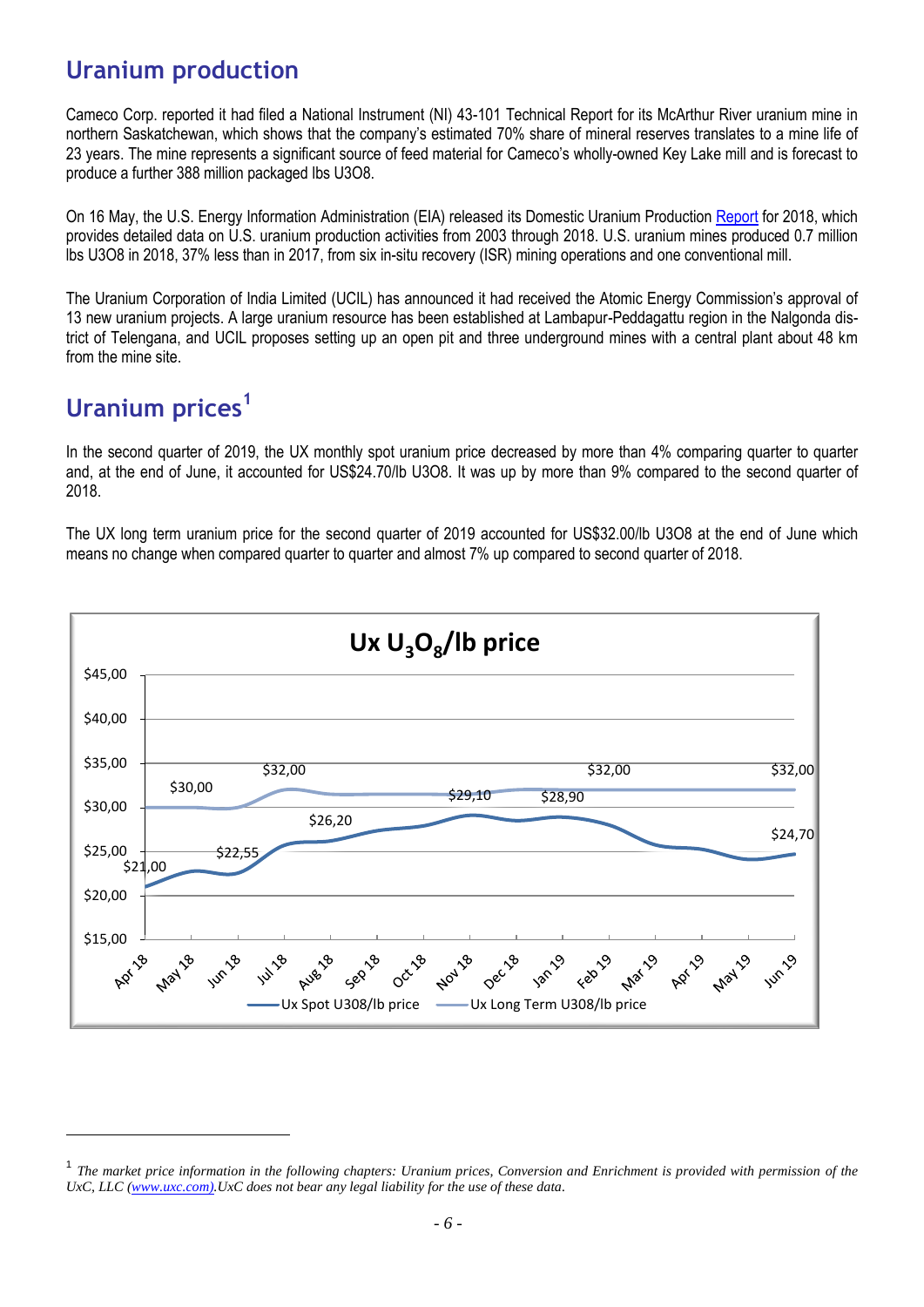### **Conversion**

In the second quarter of 2019, UX spot conversion prices in the European Union and in North America increased by 22% and 25%, respectively, compared to the previous quarter and amounted to US\$18.00/kg in the EU and US\$18.50/kg in North America at the end of June. They were reported higher than UX long term conversion prices. In an annual comparison, they increased by 95% and 111%, respectively.

UX long term conversion prices amounted to US\$16.25/kg both in the EU and North America, which was 5% up compared to the previous quarter and increased by 20% in an annual comparison.

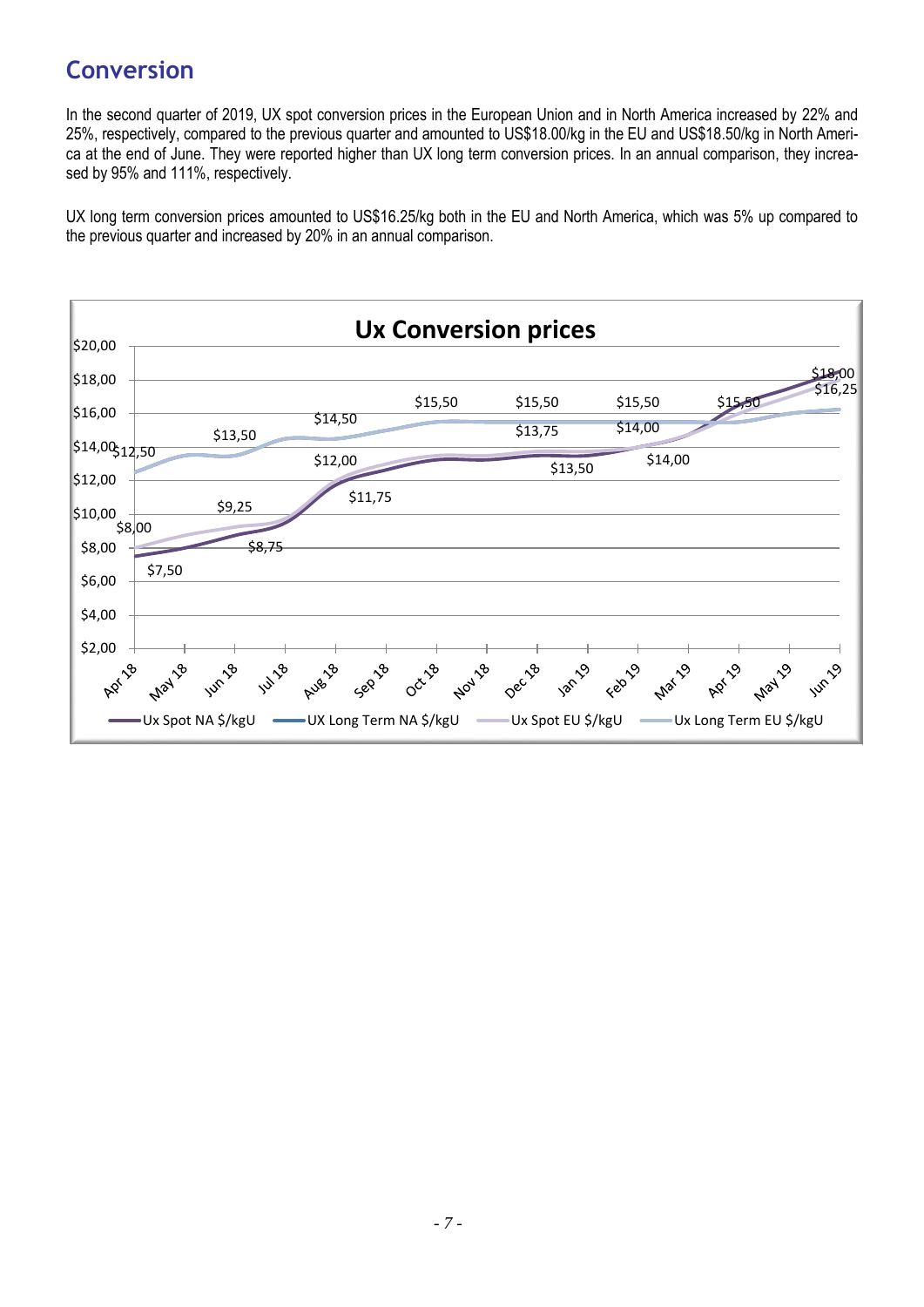# **Enrichment**

At the end of June 2019, the UX spot SWU price amounted to US\$45.00 per SWU and it increased by more almost 5% compared to the previous quarter. It was up 25% in an annual comparison.

The UX long term SWU price amounted to US\$46.00 and it was up by almost 5% compared to the previous quarter and increased almost 10% compared to the second quarter of 2018.



### **Fuel fabrication**

Framatome announced on 5 April that its GAIA fuel assemblies, nuclear industry's first full-length Enhanced Accident Tolerant Fuel, had been delivered and loaded into Unit 2 at Georgia Power's Vogtle NPP during the spring refuelling outage. Framatome fabricated the fuel assemblies at its fuel manufacturing facility in Richland, Washington, as part of a 2017 contract with Southern Nuclear.

### **Nuclear medicine**

NorthStar Medical Radioisotopes has signed a contract with the Belgian company Ion Beam Applications for the purchase of up to eight Rhodotron TT300 HE electron beam accelerators, to be used to expand and enhance its capabilities to produce nonuranium based Mo-99.

The city of Janesville, Wisconsin**,** has transferred a 91-acre parcel of land to SHINE Medical Technologies for the construction, due to start in May, of its US medical isotope production facility.

According to statements released in early April by the Australian Nuclear Science and Technology Organisation (ANSTO), work on the Synroc plant destined to treat waste from the production of Mo-99 is expected to be completed in early 2020. In June, the ANSTO Nuclear Medicine facility received a regulatory licence allowing it to move to full production of Mo-99, the limited manufacturing of which had already begun in April.